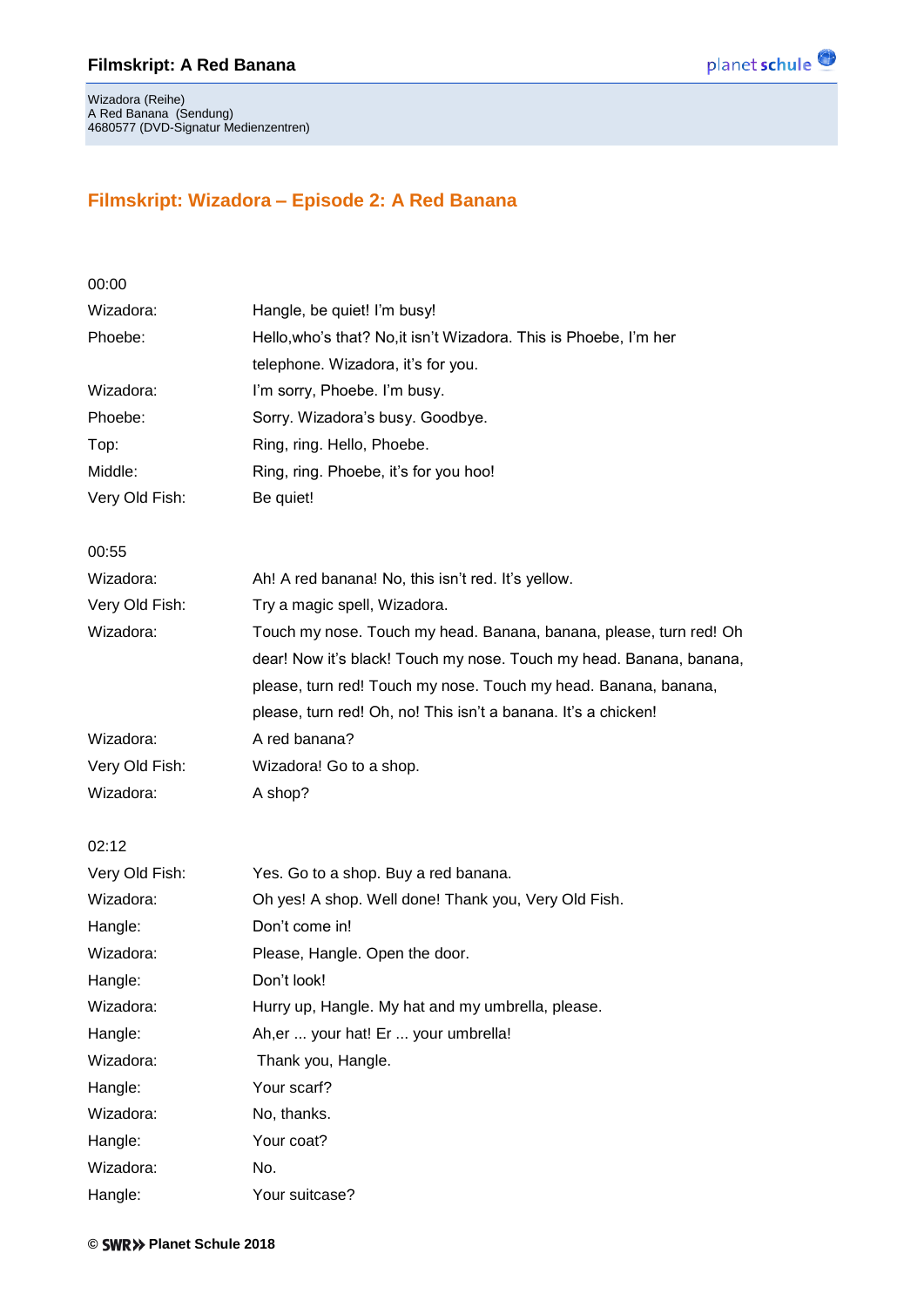

Wizadora (Reihe) A Red Banana (Sendung) 4680577 (DVD-Signatur Medienzentren)

| Wizadora: | No, thank you! Stop, Hangle! Touch my chin. Touch my knee. Touch my |
|-----------|---------------------------------------------------------------------|
|           | head, hop. Quick, Wizadora, go to a shop.                           |

#### 03:39

| Wizadora: | Oh, good.                                       |
|-----------|-------------------------------------------------|
| Wizadora: | Hello.                                          |
| Sid:      | Oh, hello.                                      |
| Wizadora: | A red banana, please.                           |
| Sid:      | What colour?                                    |
| Wizadora: | Red. A red banana.                              |
| Sid:      | This is a good banana.                          |
| Wizadora: | It isn't red.                                   |
| Sid:      | No, it isn't red. It's yellow.                  |
| Wizadora: | A red banana, please!                           |
| Sid:      | Here's a red apple.                             |
| Wizadora: | No!                                             |
| Sid:      | A red plum  no? A red strawberry? A red cherry? |
| Wizadora: | No, no, no. A red banana!                       |
| Sid:      | Look. No red banana.                            |
| Katie:    | Look at her hat!                                |
| Tom:      | Yes and look at her dress! Is she a wizard?     |
| Wizadora: | Yes, yes. I'm a wizard. My name's Wizadora.     |
| Sid:      | What? A wizard. Is she a wizard?                |
| Katie:    | Don't laugh! She's a wizard. Look at her wand.  |
| Sid:      | A wizard? No, she isn't.                        |
| Tom:      | Yes, she is.                                    |
| Sid:      | No!                                             |
| Wizadora: | Oh yes, I am. Look!                             |
| Tom:      | Wizadora!                                       |
| Katie:    | Look!                                           |
|           |                                                 |
| Wizadora: | I am a wizard!                                  |
| Katie:    | Your banana's red!                              |
| Wizadora: | Yes, it is. Goodbye.                            |
| Sid:      | Wait! Look at this!                             |
| Wizadora: | Oh, dear!                                       |
| Sid:      | Come on. Try a magic spell.                     |
| Wizadora: | Touch my hat, Touch my shoe, Oh!                |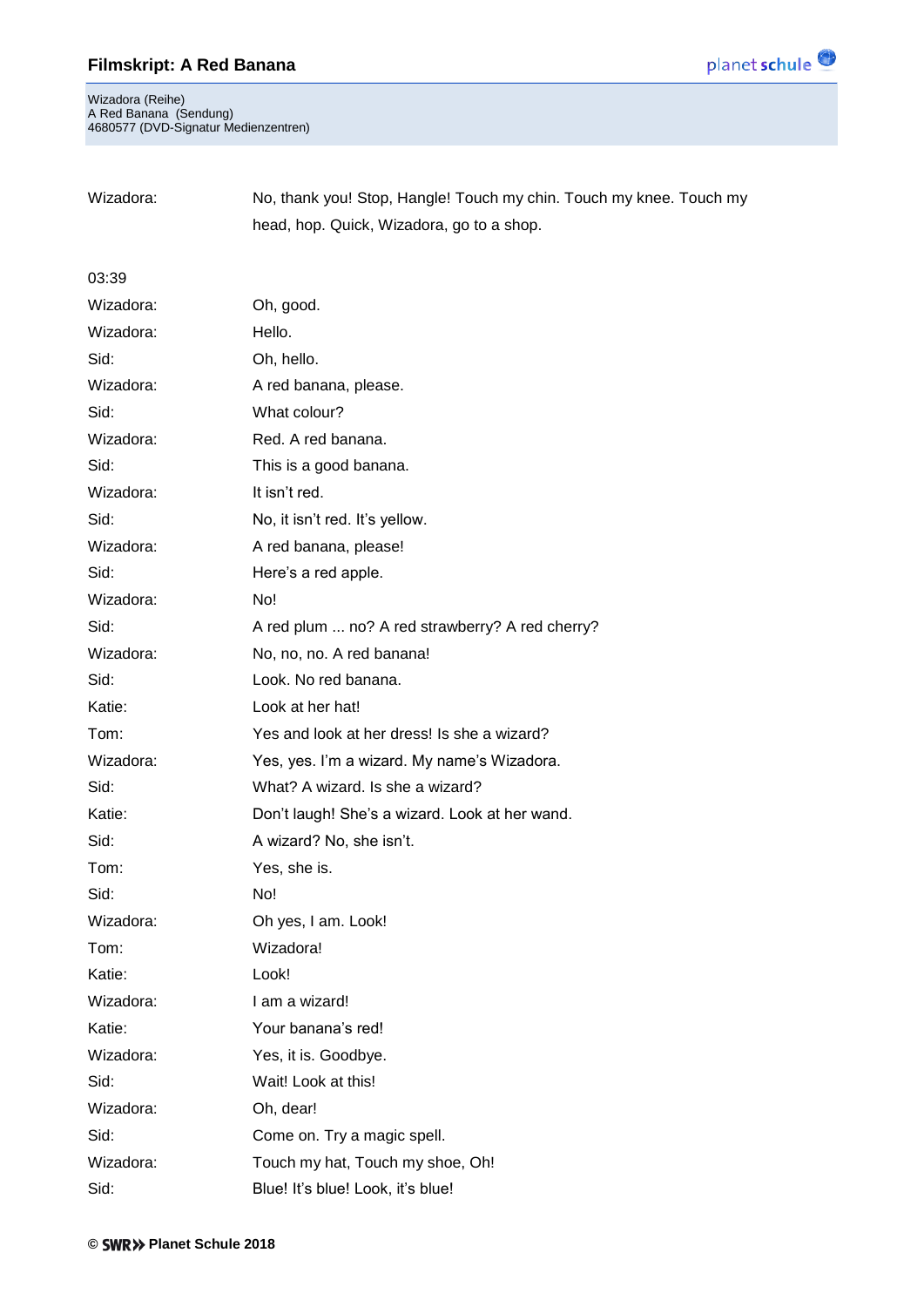Wizadora (Reihe) A Red Banana (Sendung) 4680577 (DVD-Signatur Medienzentren)

Katie: Wizadora! His lemon's blue!

| Wizadora:      | Goodbye.                                                                  |
|----------------|---------------------------------------------------------------------------|
| 05:22          |                                                                           |
| Wizadora:      | Hangle, Very Old Fish, Phoebe, look! A red banana !                       |
| Very Old Fish: | Well done, Wizadora!                                                      |
| Hangle:        | Be careful, Wizadora!                                                     |
| Wizadora:      | Now  a red banana.                                                        |
| Very Old Fish: | Good, Wizadora!                                                           |
| Hangle:        | Well done, Wizadora!                                                      |
| Wizadora:      | Look!                                                                     |
| Phoebe:        | No, Wizadora. Stop!                                                       |
| Drawer People: | Don't stop! Don't stop! Don't stop! Look! Tee hee!                        |
| Top:           | Her nose is red.                                                          |
| Wizadora:      | My face, what colour is it?                                               |
| Very Old Fish: | It's red, Wizadora.                                                       |
| Middle:        | Her face is red!                                                          |
| Phoebe:        | Her arm's red!                                                            |
| Bottom:        | Her leg is red!                                                           |
| Drawer People: | Wizadora's red!! Tee hee!                                                 |
| Wizadora:      | Oh, no!                                                                   |
| Tatty Bogle:   | Wizadora.                                                                 |
| Middle:        | It's a chicken! Tee hee!                                                  |
| Tatty Bogle:   | Wizadora, your face is red!                                               |
| Wizadora:      | Yes. I know.                                                              |
| Tatty Bogle:   | Is this your chicken?                                                     |
| Wizadora:      | No, it's a banana!                                                        |
| Tatty Bogle:   | A banana? It isn't a banana, it's a chicken! Wizadora, this is a chicken! |
| Very Old Fish: | It's a chicken now. Look, Wizadora! A red banana!                         |
| Tatty Bogle:   | What's this? A red banana? Chicken? Come here, chicken. Chuck!            |
|                | Chuck! Chicken! Chicken!                                                  |
| Hangle:        | What's that? A red banana?                                                |
| Middle:        | No! It's a chicken! Tee hee!                                              |
| Hangle:        | A chicken? It isn't a chicken! It's a banana!                             |
| Wizadora:      | That's right, Hangle. It's a banana  a very good banana.                  |
|                |                                                                           |

08:10 Wizadora's Song

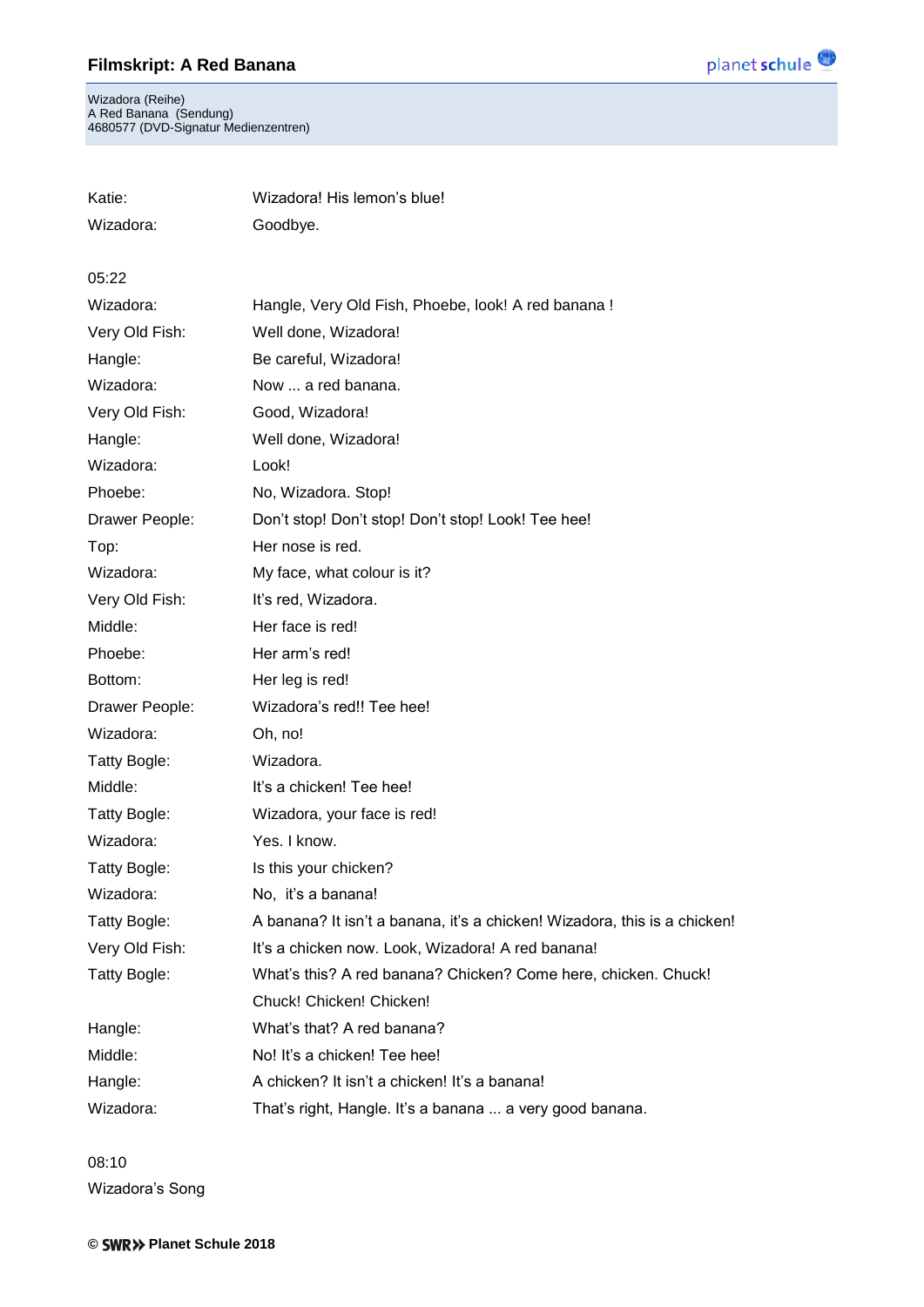

Wizadora (Reihe) A Red Banana (Sendung) 4680577 (DVD-Signatur Medienzentren)

My name's Wizadora. I'm Phoebe, I'm a telephone. These are my friends. This is my home. Her name's Wizadora. Phoebe is a telephone. We are her friends. This is our home. I can do magic spells, sometimes they work very well. She can do magic spells, sometimes they work very well. Her name's Wizadora. Phoebe is a telephone. These are my friends. This is my home.

#### 08:57

Language Review *(The words underlined appear in writing on the video.)*

| Drawer People: | Tee hee! Tee hee!                             |
|----------------|-----------------------------------------------|
| Top:           | I'm Top. My hat's red. I'm Top. My hat's red. |
| Middle:        | I'm Middle. My hat's yellow.                  |
| Sticky:        | I'm Sticky. My hat's blue.                    |
| Bottom:        | I'm Bottom. My hat's black.                   |
| Middle:        | Is he Top?                                    |
| Sticky:        | Yes, he's Top. His hat's red.                 |
| Middle:        | Is he Top?                                    |
| Sticky:        | Yes, he's Top. His hat's red.                 |
| Top:           | Is she Middle?                                |
| Sticky:        | Yes, she's Middle. Her hat's yellow.          |
| Top:           | Is she Middle?                                |
| Sticky:        | Yes, she's Middle. Her hat's yellow.          |
| Bottom:        | Is he Sticky?                                 |
| Middle:        | Yes, he is.                                   |
| Bottom:        | Is he Sticky?                                 |
| Middle:        | Yes, he is. His hat's blue.                   |
| Sticky:        | Is he Bottom?                                 |
| Top:           | Yes, he is. His hat's black.                  |
| Bottom:        | Is she Top?                                   |
| Sticky:        | No, she isn't. She's Middle.                  |
| Bottom:        | Is she Top?                                   |
| Sticky:        | No she isn't. She's Middle.                   |
| Top:           | Is he Bottom?                                 |
| Middle:        | No, he isn't. He's Sticky.                    |